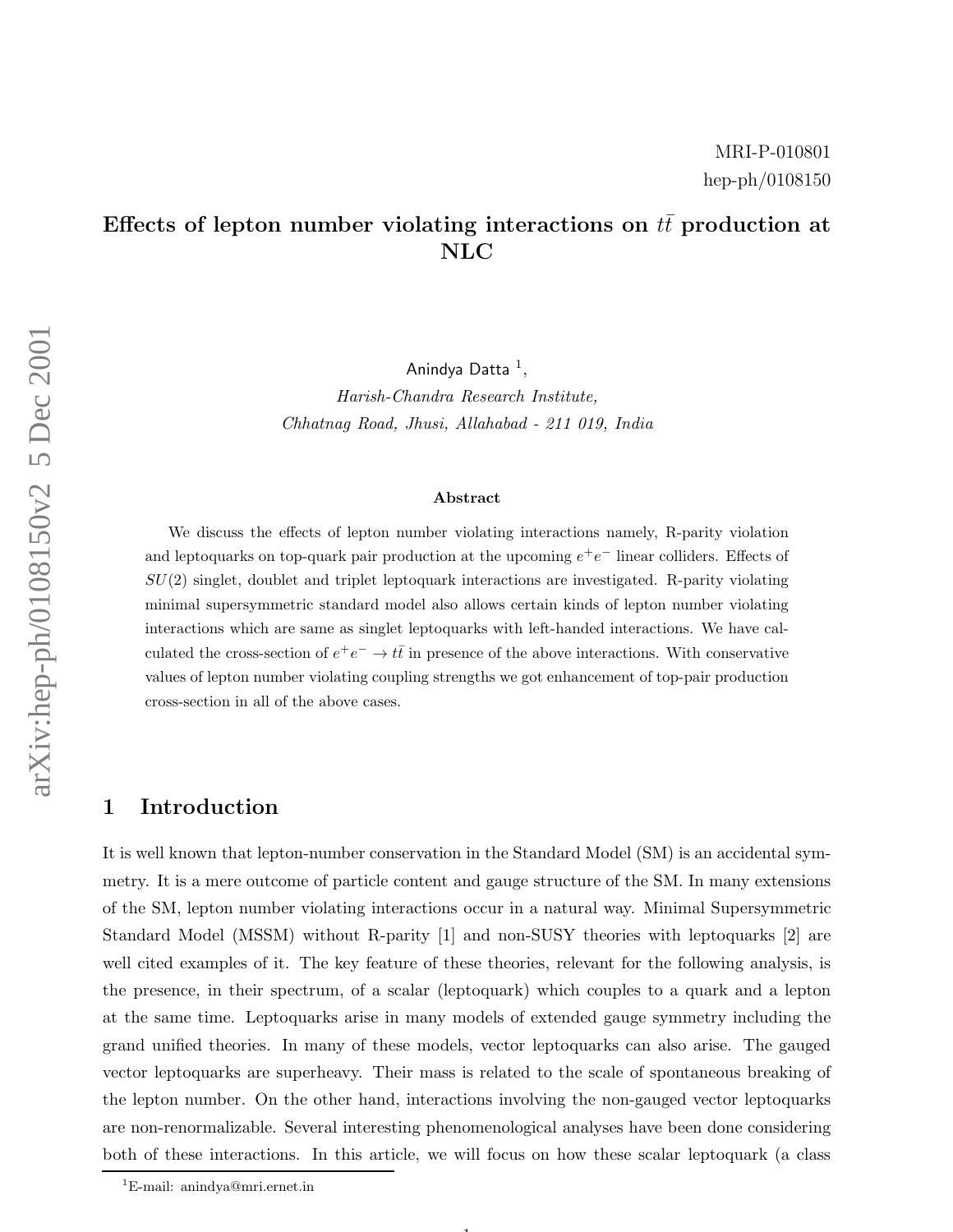that also includes the squarks in R-parity violating SUSY) interactions can modify the top-quark pair production cross-section significantly at the next generation  $e^+e^-$  colliders. The choice of this particular process has several advantages. The foremost is the copious production of top pairs at these machines. Also the cleaner environment of leptonic colliders helps one to make the precision studies like measuring such deviations more accurately, if exists, from the SM expectation. One of the major goals of these  $e^+e^-$  machines is to measure the top-quark interactions to a high level of precision [3]. Measurement of the lepton number violating couplings involving light quarks (mainly of first generation) and leptons can also be done at the hadron colliders by studying the processes like Drell-Yan pair production of the leptons. But at a hadronic machine, the couplings in which we will be interested in our analysis can only be probed in the decays of the heavy quarks. Though production cross-section of a heavy quark pair is huge at a hadron collider, presence of competing QCD backgrounds may intervene such precise measurements.

Baryon (B) and lepton number (L) violating processes involving the top-quark have been investigated by several authors. For example, effects of B- and L-violation in top-quark production at hadronic colliders have been analysed in ref. [4] in the context of R-parity violating SUSY. People have extensively studied the single top production [5] and decay of top-quark [6] mediated by R-parity violating interactions. Effects of R-parity violation on the top mass have been discussed in [7]. So a lot of attention has already been given to the top phenomenology [8] in the context of R-parity violation. Though leptoquark interactions has similarities with that of R-parity violating SUSY, in some of the cases the chiral structure of the relevant couplings differs from it. People also have payed a lot of attention to leptoquark phenomenology. Apart from direct leptoquark searches at future lepton and hadron colliders [9], effects of these interactions have been studied in the context of neutrinoless double beta decay [10], muon anomalous magnetic moment [11] and needless to mention, to explain the HERA anomaly [12]. Indirect effects of leptoquark interactions have also been investigated in the context of  $e^+e^-$ ,  $e\gamma$  and hadronic colliders [13]. In this paper we will try to discuss, in some detail, how these lepton number violating couplings can affect the pair production and decay of the heaviest quark. This has been studied previously in [14] in a slightly different manner. Using polarised electron beam in  $e^+e^-$  collision, constrains are derived, in the above reference, on leptoquark mass and couplings by comparing (and then doing a  $\chi^2$ -analysis) the angular distribution of leptoquark mediated process with that of the pure SM. It was shown in this ref. that an 1 TeV,  $e^+e^-$  collider will be more efficient than a 500 GeV machine, in exploring/excluding the parameter space of leptoquark interactions. We will focus this point more on later. People have also considered the effects of vector leptoquarks on  $t\bar{t}$  production from  $e^+e^-$  collision [15]. Authors in ref. [15] also used polarised  $e^-$  beams to differentiate the vector leptoquark interactions from the SM. They have presented the variation of total number of  $t\bar{t}$  events with vector leptoquark mass assuming the leptoquark couplings to an  $e$  and  $t$  of the order of unity. Though the structures of the vector leptoquark interactions are different from those of the scalar leptoquarks, qualitatively the variation of production cross-section with leptoquark mass, agrees with us. In this article, we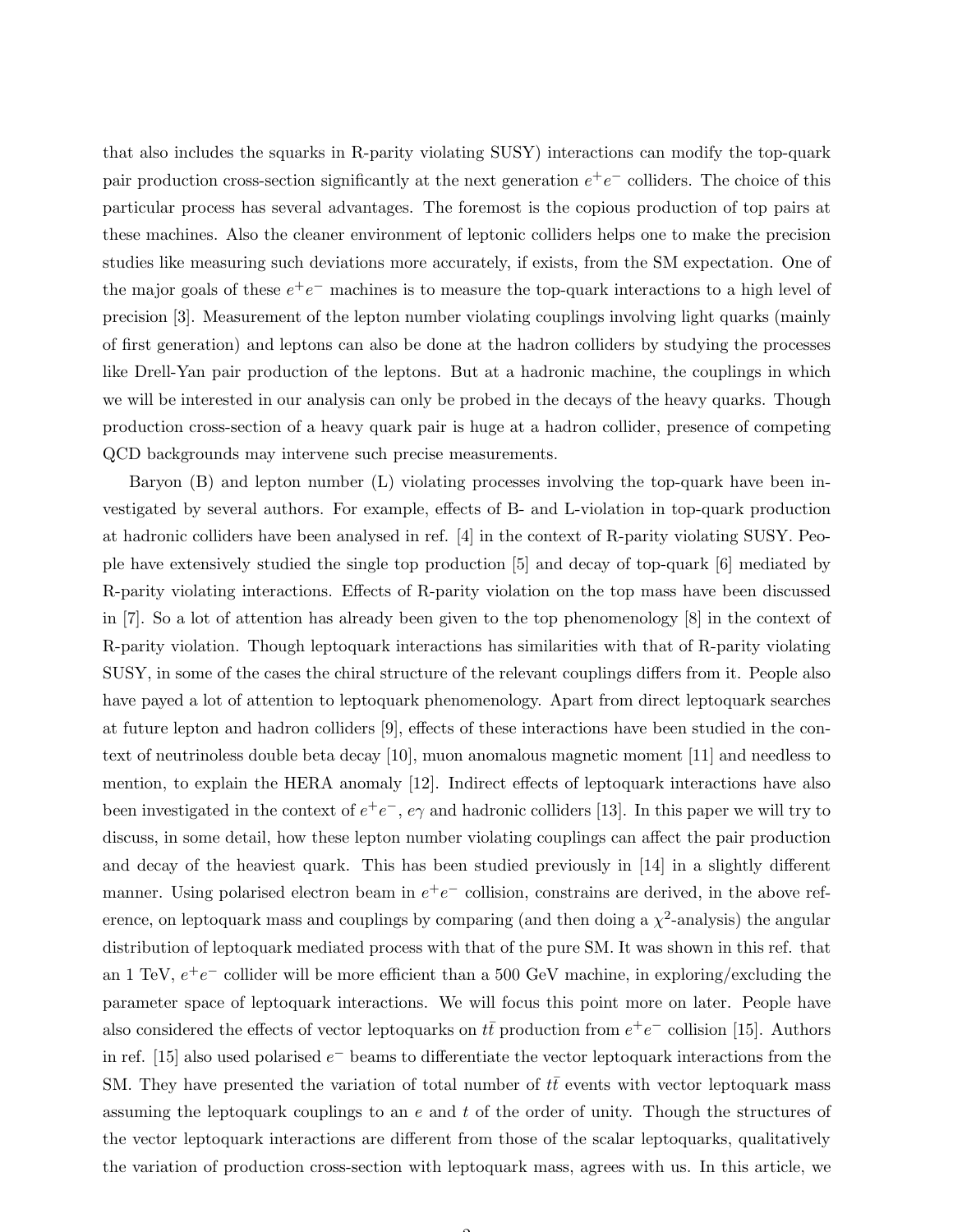will concentrate on how the total cross-section would change in presence of such particles and how angular asymmetry in  $t\bar{t}$  production and decay can be used to discriminate the different types of leptoquark interactions. Plan of the rest of the article is as follows. In the next section, we will discuss the models briefly with special emphasis on the relevant couplings and the similarities and differences in two models of our interest. The third section will contain the result of our analysis followed by a conclusion in the last section.

#### 2 Relevant interactions

In this section we will discuss briefly the phenomenology of lepton number violating interactions in the context of  $t\bar{t}$  production in  $e^+e^-$  collision. As we emphasised earlier, two main kinds of models which allow these interactions are MSSM with R-parity violation and non-SUSY theories with leptoquarks. As it has been noted in the literature, unless a discrete symmetry  $<sup>1</sup>$  is introduced</sup> by hand, the MSSM superpotential contains the following terms [16]:

$$
W_{\mathcal{R}} = \lambda_{ijk}\hat{L}_i\hat{L}_j\hat{E}_k^c + \lambda'_{ijk}\hat{L}_i\hat{Q}_j\hat{D}_k^c + \lambda''_{ijk}\hat{U}_i^c\hat{D}_j^c\hat{D}_k^c + \epsilon_i\hat{L}_i\hat{H}_2
$$
\n(1)

However, such a symmetry is *ad hoc.* So it is of interest to consider possible violation of this symmetry especially when it has some interesting experimental consequences in detecting the supersymmetric particles [17]. One can easily see that the first two and the last term in the superpotential violate the lepton number/flavour explicitly while the third term breaks the baryon number. As we are interested in the top pair production in electron positron annihilation, we will be interested in the second term. One can expand this piece in terms of the normal fields. This in turn, yields (with many other) the relevant interactions involving a lepton and a quark along with a squark. One can easily write the interaction of our interest.

$$
\mathcal{L}_{\lambda'} = -\lambda'_{13k} \left( \tilde{d}_R^k \right)^* (\bar{e}_L)^c t_L + h.c.
$$
\n
$$
(2)
$$

Now we will turn our attention to the leptoquark interactions. The interactions necessary for our purpose are listed in a tabular form in the following [18].

Here we have suppressed the  $SU(2)$  indices. One can very easily write the interactions relevant for our purpose involving  $e, t$  and a particular leptoquark from the above table. Below we write the interaction Lagrangians separately for singlet, doublet and triplet leptoquarks <sup>2</sup>

$$
\mathcal{L}_1 = -\left[\lambda_{13}^{(1)}\,(\bar{e})^c\,P_L\,t + \tilde{\lambda}_{13}^{(1)}\,(\bar{e})^c\,P_R\,t\right]\phi_1 + h.c.
$$

<sup>2</sup>In eqn. 3 and Table. 2, one should not confuse the  $\lambda$  couplings with that in eqn.2. The  $\lambda$  couplings here, have more similarities with the  $\lambda'$ -coupling in eqn. 1.

<sup>&</sup>lt;sup>1</sup>This symmetry is called R-symmetry. R is defined as:  $(-1)^{3(B-L)-2S}$ . All the SM fields have  $R = 1$  and all the SUSY partners have  $R = -1$ . Apart from ruling out both B and L violating interactions this symmetry has an additional consequence of rendering the lightest super-particle absolutely stable.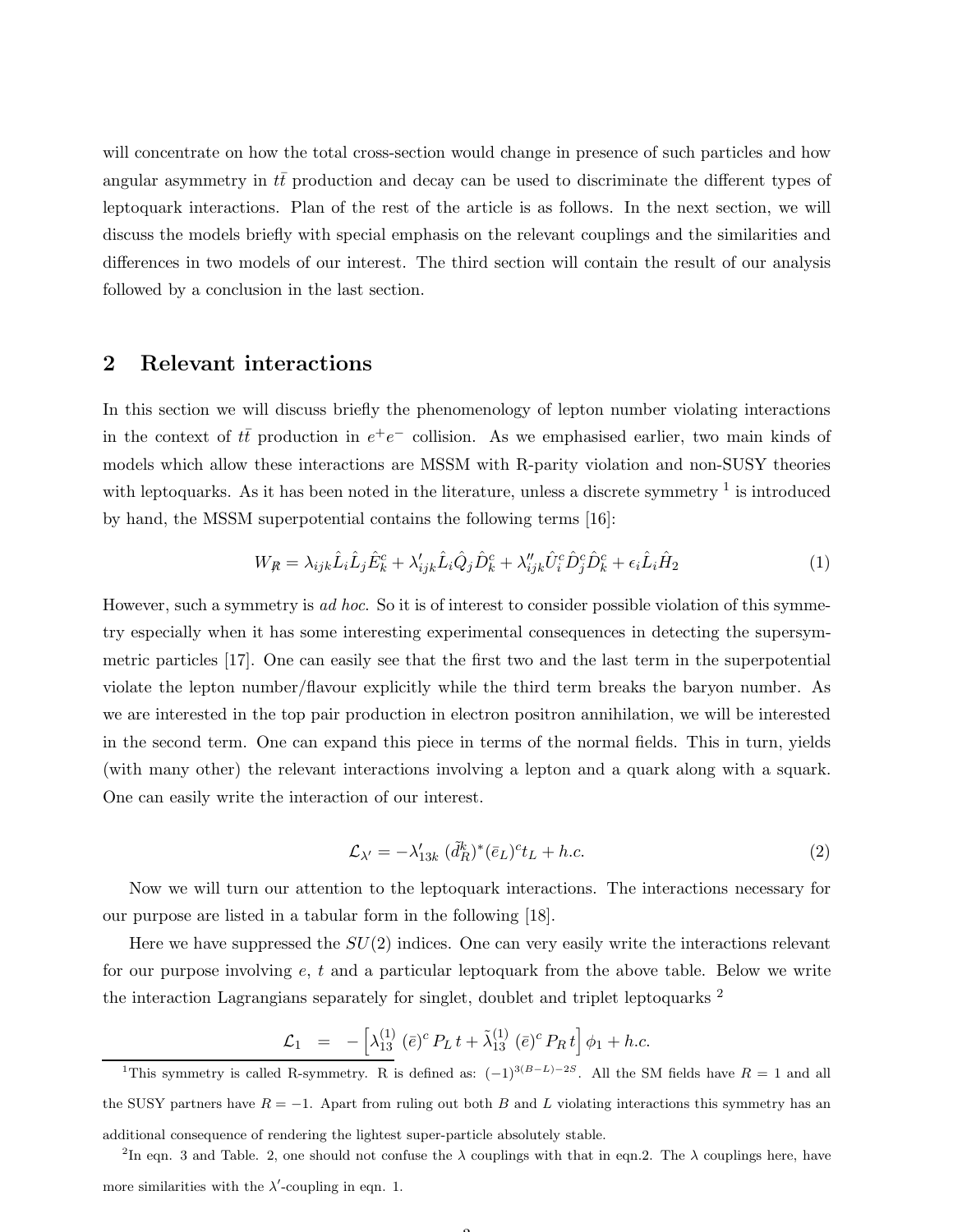| leptoquark Type | Coupling                                                                                                            | $SU(3)_c \times SU(2)_L \times U(1)_Y$ |
|-----------------|---------------------------------------------------------------------------------------------------------------------|----------------------------------------|
| $\Phi_1$        | $\left[\lambda_{ij}^{(1)}\bar{Q}_{Lj}^c L_{Li} + \tilde{\lambda}_{ij}^{(1)}\bar{u}_{Rj}^c e_{Ri}\right]\Phi_1\Big]$ | $(\bar{3}, 1, \frac{2}{3})$            |
| $\Phi_2$        | $\left[\lambda_{ij}^{(2)}\bar{Q}_{Lj}e_{Ri}+\tilde{\lambda}_{ij}^{(2)}\bar{u}_{Rj}L_{Li}\right]\Phi_{2}\; ,$        | $(3, 2, \frac{7}{3})$                  |
| $\Phi_3$        | $\lambda_{ij}^{(3)} \bar{Q}_{Li}^c L_{Li} \Phi_3$                                                                   | $(\bar{3}, 3, \frac{2}{3})$            |

Table 1: Different kinds of leptoquark interactions relevant for our analysis. R-parity violating MSSM interaction in eqn.2 corresponds to the left-handed (proportional to  $\lambda_{13}^{(1)}$ ) interaction of  $\Phi_1$ .

$$
\mathcal{L}_2 = \left[ \lambda_{13}^{(2)} \bar{t} P_L e - \tilde{\lambda}_{13}^{(2)} \bar{t} P_R e \right] \phi_2 + h.c.
$$
  
\n
$$
\mathcal{L}_3 = \lambda_{13}^{(3)} (\bar{e})^c P_L t \phi_3 + h.c.
$$
\n(3)

There are some similarities and differences between the above interactions and that in eqn. 2. The triplet and the left-handed singlet (proportional to  $\lambda_{13}^{(1)}$ ) have similar structures to the R-parity violating interaction. Charges of the leptoquarks in such cases are also the same with that of the squark involved in eqn.2. At the same time  $\phi_1$  has a coupling with e and t which is right-handed in nature. This type of interaction is not allowed in SUSY.  $SU(2)$  doublet leptoquark  $\phi_2$  has a similar kind of interactions like  $\phi_1$ . The only difference is it's electromagnetic charge which is equal to  $\frac{5}{3}$ .

The operators, those will contribute to the top-quark pair production via  $e^+e^-$  annihilation, follow very easily from the Lagrangian. They are given in Table 2.

Apart from SM s-channel diagram (mediated by  $\gamma$  or Z), one has to calculate an extra diagram mediated by the squark or leptoquarks (see fig.1) due to these lepton-number violating interactions. Looking at the Lagrangians, one can easily check that in R-parity violating contribution, one vertex is proportional to  $P<sub>L</sub>$  and the other is proportional to  $P<sub>R</sub>$ . While in the leptoquark mediated contributions  $P_L$  or  $P_R$  can arise in both the vertices.

For the sake of completeness, we write down the expressions for the amplitudes, arising due to different types of interactions listed in Table. 2, along with the SM.

$$
\mathcal{M}_{SM} = -\frac{1}{s - m_V^2 + i \, m_V \, \Gamma_V} \left( \bar{v}(p_1) \, \gamma_\mu \left( a_e + b_e \gamma_5 \right) u(p_2) \right) \left( \bar{u}(p_3) \, \gamma^\mu \left( a_t + b_t \gamma_5 \right) v(p_4) \right)
$$
\n
$$
\mathcal{M}_{LQ}^{S/T} = \frac{|\lambda|^2, |\tilde{\lambda}|^2, \lambda \tilde{\lambda}}{t - m_\phi^2} \left( \bar{u}(p_3) \, P_i \, u(p_1) \right) \left( \bar{v}(p_2) \, P_j \, v(p_4) \right)
$$
\n
$$
\mathcal{M}_{LQ}^D = \frac{|\lambda|^2, |\tilde{\lambda}|^2, \lambda \tilde{\lambda}}{t - m_\phi^2} \left( \bar{u}(p_3) \, P_i \, u(p_2) \right) \left( \bar{v}(p_1) \, P_j \, v(p_4) \right)
$$

4

(4)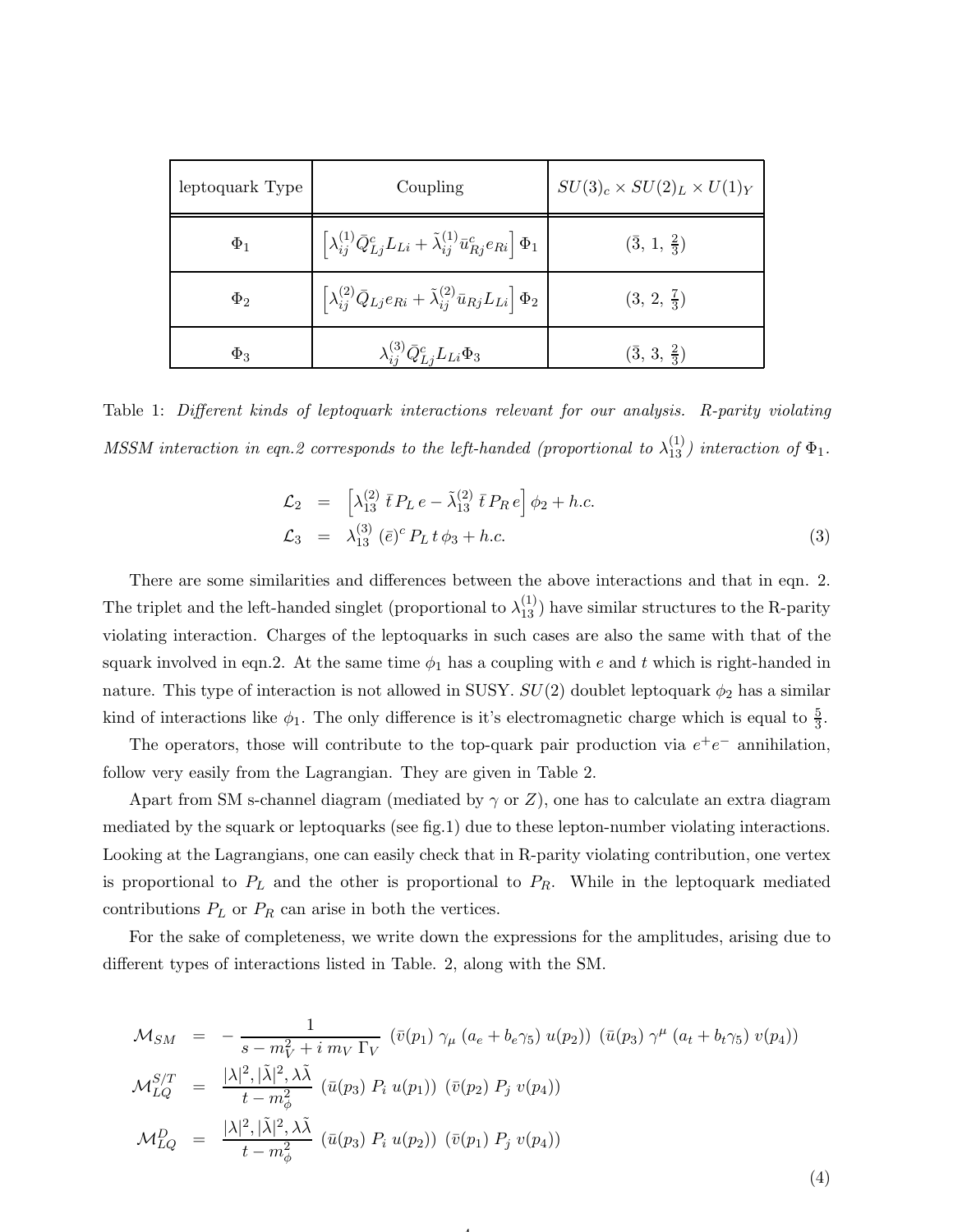| 1. | Squark,                   | $ \lambda_{13}^{(i)} ^2$ ( $\bar{t}P_{R}e^c \bar{e}^c P_{L}t$ ) $\phi_i \phi_i^*$                                         |
|----|---------------------------|---------------------------------------------------------------------------------------------------------------------------|
|    | Singlet/Triplet-          |                                                                                                                           |
|    | leptoquark (Left-handed)  | (RL)                                                                                                                      |
| 2. | Singlet-                  | $ \tilde{\lambda}_{13}^{(i)} ^2$ ( $\bar{t}P_Le^c \bar{e}^c P_R t$ ) $\bar{\phi}_i \bar{\phi}_i^*$                        |
|    | leptoquark (Right-handed) | $(\mathbf{LR})$                                                                                                           |
| 3. | Singlet-                  | $ \lambda_{13}^{(1)}\tilde{\lambda}_{13}^{(1)} $ ( $\bar{e}^cP_\alpha t \bar{t}P_\alpha e^c$ ) $\phi_1\phi_1^*$           |
|    | leptoquark (Right-Left)   | $\alpha = L, R$ (LL, RR)                                                                                                  |
| 4. | Doublet-                  | $ \lambda_{13}^{(2)} ^2$ ( <i>tP<sub>L</sub>e eP<sub>R</sub>t</i> ) $\bar{\phi_2} \bar{\phi_2}^*$                         |
|    | leptoquark (Left)         | $(\mathbf{LR})$                                                                                                           |
| 5. | Doublet-                  | $ \tilde{\lambda}_{13}^{(2)} ^2$ ( <i>tP<sub>R</sub>e</i> $\bar{e}P_L t$ ) $\bar{\phi_2} \bar{\phi_2}^*$                  |
|    | leptoquark (Right)        | (RL)                                                                                                                      |
| 6. | Doublet-                  | $ \lambda_{13}^{(2)}\tilde{\lambda}_{13}^{(2)} $ ( $\bar{t}P_{\alpha}e \bar{e}P_{\alpha}t$ ) $\bar{\phi_2}\bar{\phi_2}^*$ |
|    | leptoquark (Right-Left)   | $\alpha = L, R$ (LL, RR)                                                                                                  |

Table 2: Different types of operators contributing to the process  $e^+e^-\rightarrow t\bar{t}$ , made out of interactions in eqns. 2,3. R-parity violating MSSM corresponds to case 1. For the first two cases i can be 1 or 3.

The first  $(M_{SM})$  of the above equations stands for the two SM s-channel diagrams. For the photon- exchange diagram,  $b_e = b_t = 0$ ,  $a_e = -e$ ,  $a_t = \frac{2}{3}$  $\frac{2}{3}e$  and  $m_V = \Gamma_V = 0$ . For the Z-exchange diagram,  $a_e = \frac{g}{\cos \theta}$  $\frac{g}{\cos\theta_W}$   $\left(-\frac{1}{4} + \sin^2\theta_W\right), b_e = \frac{g}{4\cos\theta_W}$  $\frac{g}{4\cos\theta_W}$ ,  $a_t = \frac{g}{\cos\theta_W}$  $\frac{g}{\cos\theta_W}$   $(\frac{1}{4} - \frac{2}{3}\sin^2\theta_W)$ ,  $b_t = -\frac{g}{4\cos\theta_W}$  $\frac{g}{4\cos\theta_W}$ . Next two expressions,  $M_{LQ}^{S/T}$  and  $M_{LQ}^D$ , are for singlet/triplet and doublet leptoquark mediated diagrams respectively.  $p_1$ ,  $p_2$ ,  $p_3$  and  $p_4$  are the momenta of  $e^+$ ,  $e^-$ ,  $t$  and  $\bar{t}$ . The Mandelstum variables are defined as:  $s = (p_1 + p_2)^2$  and  $t = (p_1 - p_3)^2$  for singlet/triplet and  $t = (p_2 - p_3)^2$ for doublet leptoquarks. Amplitudes for leptoquark mediated diagrams, are proportional to  $|\lambda|^2$ when  $P_i = P_R$ ,  $P_j = P_L$ ; to  $|\tilde{\lambda}|^2$  when  $P_i = P_L$  and  $P_j = P_R$  and to  $\tilde{\lambda}\lambda$  when both are  $P_L$  or  $P_R$ . Following the tables 1 and 2, triplet leptoquark contribution can only be proportional to  $|\lambda|^2$ . The other cases do not arise for the triplet leptoquark mediation.

Now let us discuss the experimental bounds on the relevant couplings. The R-parity violating contribution is proportional to the coupling  $\lambda'_{13k}$ , where k is the generation index. We will consider only one R-parity violating coupling to be non-zero at a time. Looking at the literature [19], one can check easily that the coupling  $\lambda'_{132}$  is the most loosely constrained [16]<sup>3</sup>. So we will use this particular coupling in the following analysis. This implies the exchanged squark in fig.1 is the supersymmetric partner of s-quark. The same constrains would also exactly apply on the left-handed singlet  $(\lambda_{13}^{(1)})$  and triplet  $(\lambda_3^{(13)})$  $\binom{13}{3}$  leptoquark couplings to e and t. The product of the

 $\overline{ }$ 

<sup>&</sup>lt;sup>3</sup>This particular coupling is constrained from the forward-backward asymmetry in  $e^+e^-$  collision.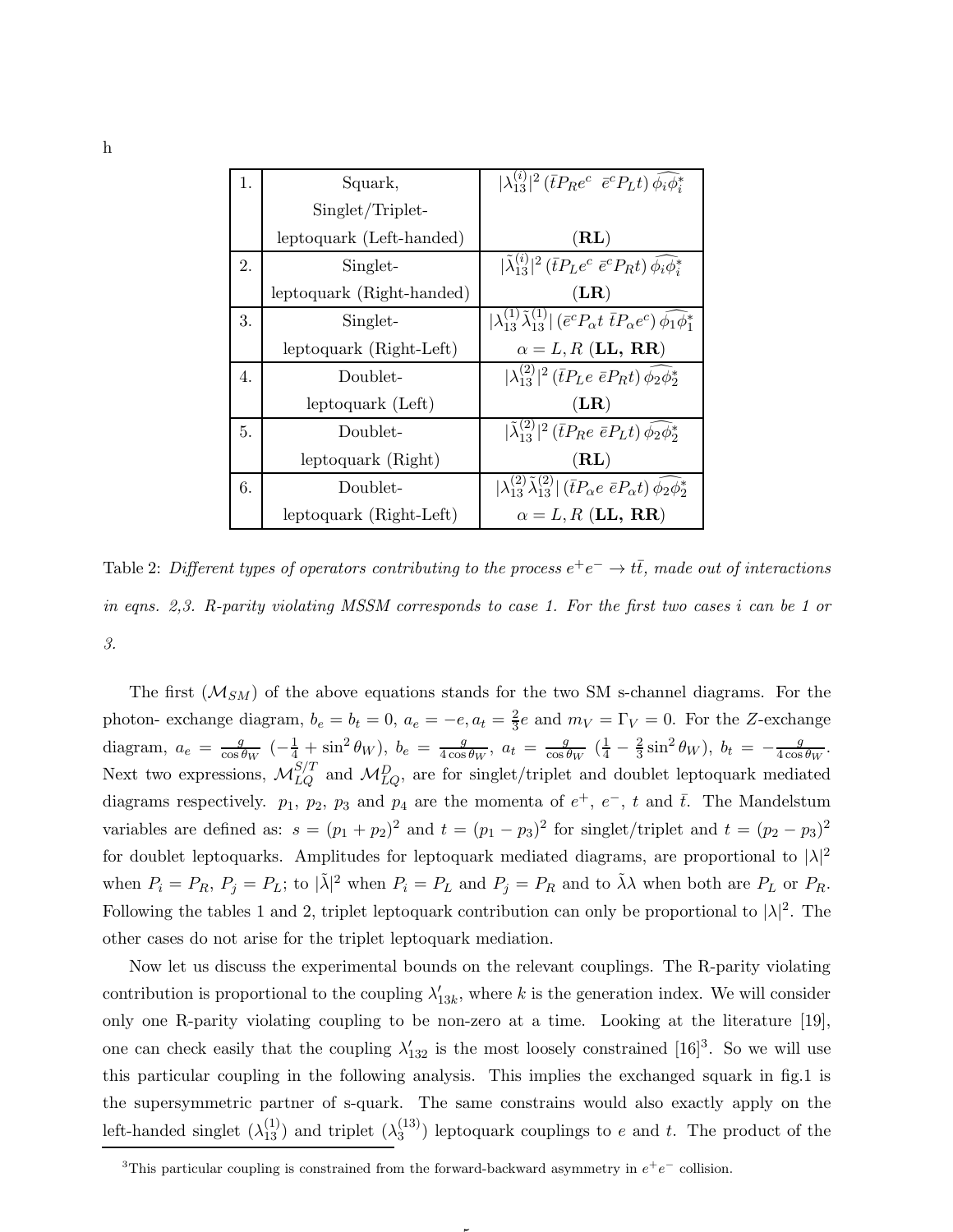

Figure 1: Feynman diagram for the process  $e^+e^- \to t\bar{t}$  in  $R_p$  violating SUSY or leptoquarks.

couplings  $\lambda_{13}^{(i)}\tilde{\lambda}_{13}^{(i)}$  in these two cases are unconstrained. The  $SU(2)$  doublet leptoquark couplings  $\lambda_{13}^{(2)}$ ,  $\tilde{\lambda}_{13}^{(2)}$  (left and right) are individually constrained from the  $e^+e^-$  partial decay width of Z-boson [20]. It is interesting to observe that the left-handed couplings are more stringently constrained than their right-handed counterparts. Numerical values of the upper bounds on the left-handed couplings of the  $SU(2)$  doublet leptoquarks are comparable with the upper bounds obtained for R-parity violating coupling strengths. There is no upper bound on the product of the left- and right-handed leptoquark couplings. So we may take their values as free parameter, keeping in mind that the value should be perturbatively viable.

## 3 Discussion of the results

We will discuss, in this section, the numerical results from our analysis. We have only estimated the Born level diagrams corresponding to the operators in Table 2. All the coupling constants scale with the scalar mass. In the case of R-parity violation,  $\lambda'_{132}$  scales linearly with  $\tilde{t}_L$  mass. This particular coupling is constrained to be less than 0.28 for a 100  $GeV \tilde{t}_L$  mass [19]. As we discussed earlier, this bound equally applies to the left-handed singlet and triplet leptoquark couplings. We will also use the same values for  $\tilde{\lambda}_{13}^{(1)}$  (= 0.3) and the product  $\tilde{\lambda}_{13}^{(1)}\lambda_{13}^{(1)}$  (= 0.09) as there are no phenomenological bounds available for those. Again for numerical values of the couplings involving doublet leptoquarks we follow the ref. [20]. For a 100  $GeV$  scalar, upper bound for left-  $(\lambda_{13}^{(2)})$  or right-type  $(\tilde{\lambda}_{13}^{(2)})$  coupling is almost the same (and is nearly equal to 0.4). While the upper bound on the  $\lambda_{13}^{(2)}$  coupling is not very sensitive to leptoquark mass, upper bound on the other one rises pretty fast with the scalar mass. We will use the same values as before (like singlet and triplet leptoquark) for these couplings which makes our estimate conservative.

In figure. 2 and 3 we present the numerical estimates of the cross-sections. We do not consider any higher order corrections to the process of our interest. Higher order corrections are important [21]. In the case of SM, inclusion of higher order effects increase the cross-section significantly. The aim of this paper is to show the enhancement of the total cross-section (of  $t\bar{t}$  production) over its SM value, when one includes the lepton number violating interactions arising from leptoquarks or

 $\sqrt{2}$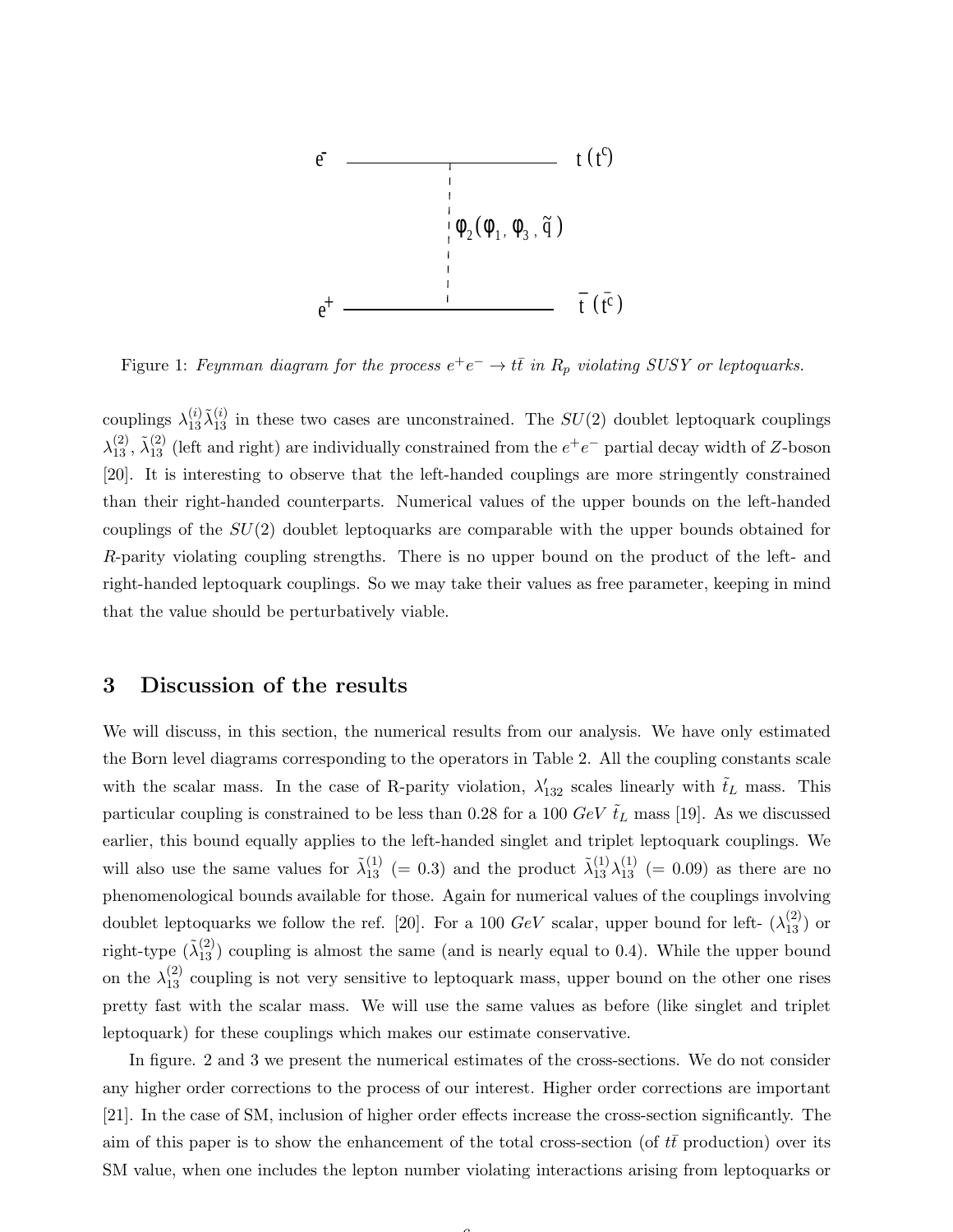

Figure 2: Variation of top-pair production cross-section (in presence of (a) singlet, triplet leptoquarks, R-parity violating interactions and (b) doublet leptoquarks) with  $e^+e^-$  centre-of-mass energy,  $\sqrt{s_{ee}}$ . Leptoquark mass  $(m_{\phi})$  is fixed at 300 GeV. For comparison we have also plotted the pure SM contribution. Different lines are for different kinds of interactions. Legends follow from the Table 2. The curve marked by RL in (a) corresponds to R-parity violating SUSY.

R-parity violation. We have calculated the cross-section at centre-of-mass energies away from the  $t\bar{t}$  threshold. Around the centre-of-mass energy of 350 GeV ( $\sim 2 m_t$ ), threshold effects are very important [22]. And we wanted to avoid this extra complicacy. But this does not reduce the very essence of our analysis.

In figure 2a., we plotted variation of the total cross-section of top pair production with centreof-mass energy for singlet and triplet leptoquarks. For the purpose of illustration, we present the cross-section with one value of scalar mass (say 300 GeV, which is well above the bounds quoted by CDF and D0 [23] from Tevatron search limits for squarks and leptoquarks.) and setting the value of all  $(\lambda_i, \tilde{\lambda}_i, i = 1, 2, 3)$  the couplings at say 0.3. There are several cases of interest, following Table 2. The LL and RR types of interactions do not interfere with the SM contribution. It is also worth mentioning here that  $LL, RR$  and  $LR$  lines in fig. 2a come from the singlet leptoquarks only. The others, namely  $LR$  and  $RL$ , interfere constructively with the SM. For comparison, we plotted the pure SM contribution as well. It is clear from the figures that presence of any one kind of lepton number violating interactions increase the  $t\bar{t}$  cross-section over its SM value. It is worth mentioning that the R-parity violating MSSM contribution corresponds to the RL case of figure 2a. Incidentally, this case shows the maximum enhancement. MSSM with or without R-parity conservation is one of the strongest contender of physics beyond the SM which we expect to see at the next generation of colliding machines. So any enhancement of top cross-section at  $e^+e^-$ 

 $\rightarrow$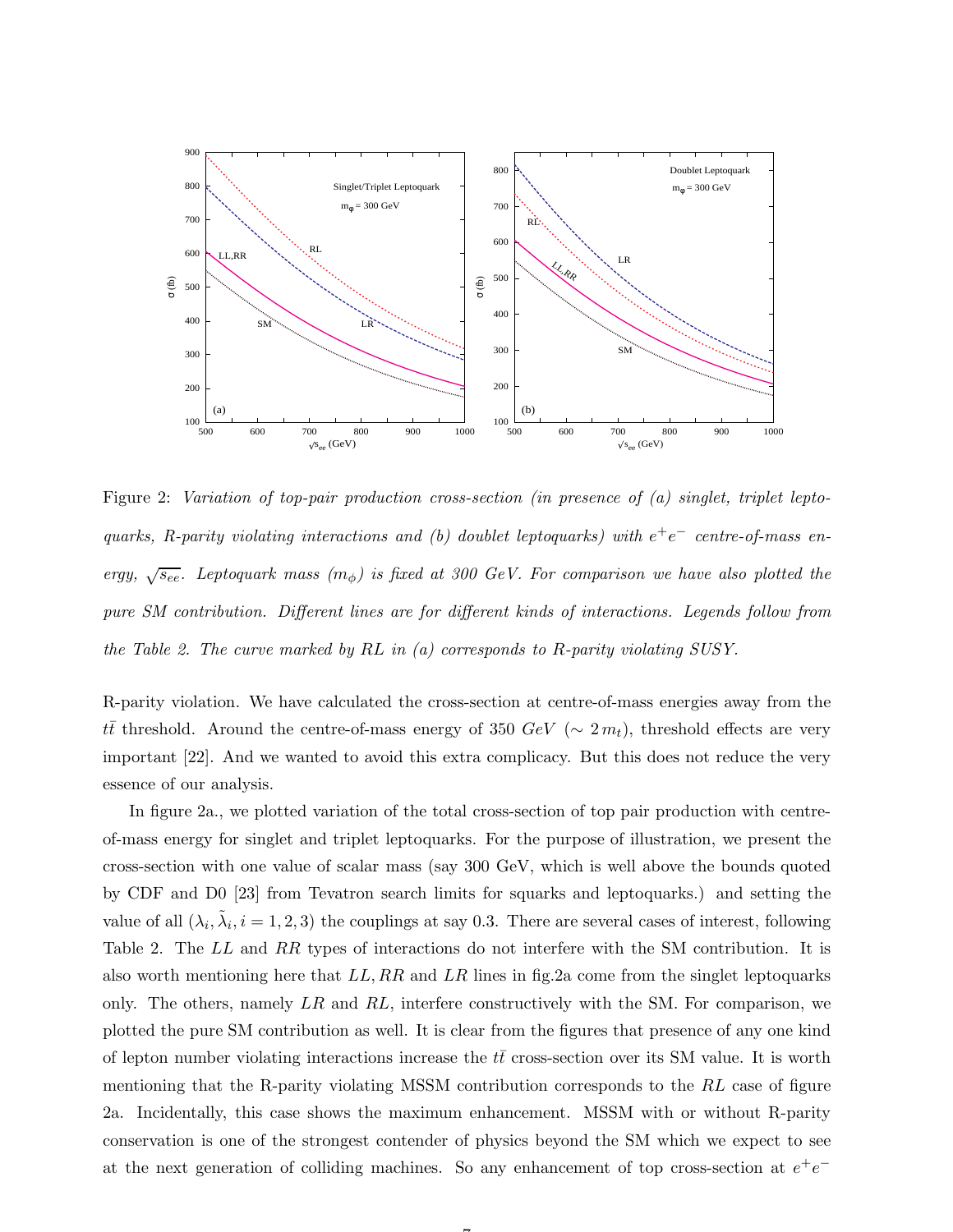linear colliders may be a positive signal of this kind of scenario. The  $LR$  case is also interesting to observe. Here also the enhancement is pretty prominent. Finally the LL or RR, which can only arise from leptoquark interactions (this is also true for  $LR$  case), enhances the total cross-section by 10% or so over the entire range of centre-of-mass energy we have considered.

Plots in Fig. 2(b) are for doublet leptoquarks. Structure of the interactions, here, are little different from that of the singlet case. Otherwise one easily see, comparing the figures 2(a) and (b) that contributions are nearly the same for both the cases. Here again the LL or RR type of interactions do not interfere with the SM. Enhancement of  $t\bar{t}$  cross-section is also exactly the same in magnitude as the singlet case with LL or RR interaction.



Figure 3: Variation of top-pair production cross-section (in presence of (a) singlet, triplet leptoquarks, R-parity violating interactions and (b) doublet leptoquarks) with leptoquark mass  $(m_{\phi})$ . For comparison we have also plotted the pure SM contribution which is independent of  $m_{\phi}$  .  $e^+e^$ centre-of-mass energy,  $\sqrt{s_{ee}}$ , is fixed at 500 GeV. Different lines are for different kinds of interactions. Legends follow from the Table 2. The curve marked by RL in (a) corresponds to R-parity violating SUSY.

Now let us consider the variation of the cross-section with leptoquark mass. For this purpose, we fixed the centre-of-mass energy of the  $e^+e^-$  system at 500 GeV. One can easily see that the leptoquark (or squark) mass acts as the scale of the new physics we are interested in. This particular feature is reflected in Fig. 3(a) and (b) where we plotted the total cross-section with  $m_{\phi}$ . As  $m_{\phi}$ increases all the cross-sections are converging to the SM value, indicating the decoupling nature of the leptoquark interactions at higher energies.

From the above discussions, it is evident that the presence of lepton number violating couplings may enhance the total rate of top-quark pair production in electron positron annihilation. Absence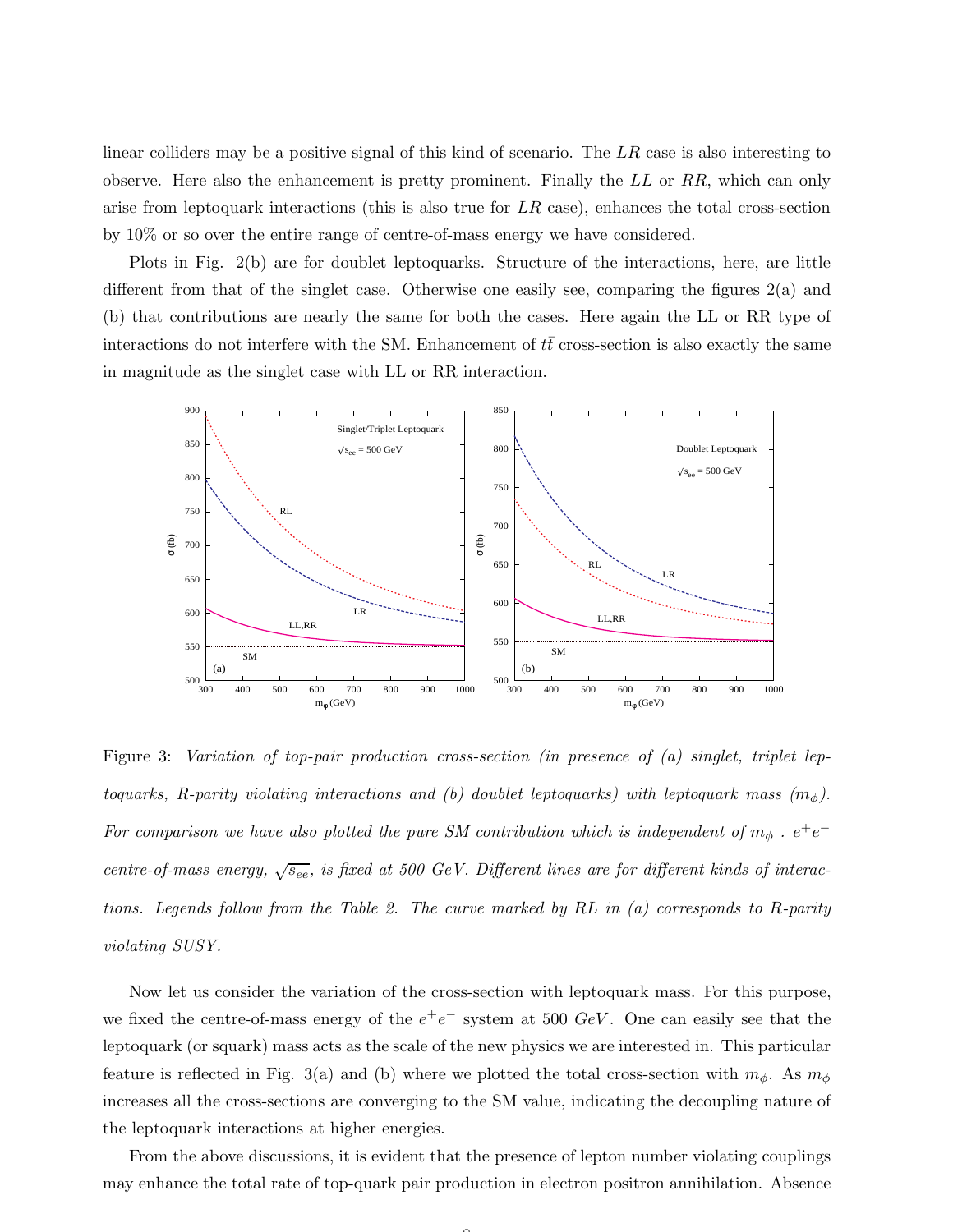

Figure 4: Variation of forward-backward asymmetry,  $A_{FB}$ , (in presence of singlet, triplet leptoquarks, R-parity violating interactions) with  $e^+e^-$  centre-of-mass energy. For comparison we have also plotted the pure SM contribution. Leptoquark mass is fixed at 300 GeV. Different lines are for different kinds of interactions. Legends follow from the Table 2. The curve marked by RL corresponds to R-parity violating SUSY.

of any such increase in  $t\bar{t}$  cross-section at the future  $e^+e^-$  machines would help us to constrain the parameter space of the theories which allow such interactions. As we emphasised, there can be several types of such interactions. Now it is important to consider how one can differentiate those if at any experiment such an enhancement is detected. Different chiral structures of the interactions point to the fact that angular distribution may be helpful. The most useful signal of top-quark pair production comes from when one top decays semi-leptonically and the other decays hadronically. The cleaner environment of an electron positron collider enables us to reconstruct the scattering angle from the hadronically decaying top. So we have tried to compare the angular distributions of pure SM case with the leptoquark case. At lower  $\sqrt{s}_{ee}$ , there is a very little difference between these cases. At higher centre-of-mass energies ( $\sim 1 \; TeV$ ), angular distribution in leptoquark cases become less (than the SM) asymmetric in  $\cos \theta$  ( $\theta$  is the scattering angle). To quantify this we calculate the forward backward asymmetry,  $A_{FB}$ , defined as,

$$
A_{FB} = \frac{\sigma_B - \sigma_F}{\sigma_B + \sigma_F} \tag{5}
$$

where  $\sigma_B = \int_{-1}^0 \frac{d\sigma}{d(\cos \theta)}$  $\frac{d\sigma}{d(\cos\theta)} d(\cos\theta)$  and  $\sigma_F = \int_0^1 \frac{d\sigma}{d(\cos\theta)}$  $\frac{d\sigma}{d(\cos\theta)} d(\cos\theta).$ 

We have plotted this asymmetry with  $e^+e^-$  centre-of-mass energy in fig. 4 for the singlet/triplet leptoquark interactions, along with the SM. As expected, for the SM,  $A_{FB}$  grows with centre-ofmass energy. From the figure it is evident, though at lower energies,  $A_{FB}$  for all the four cases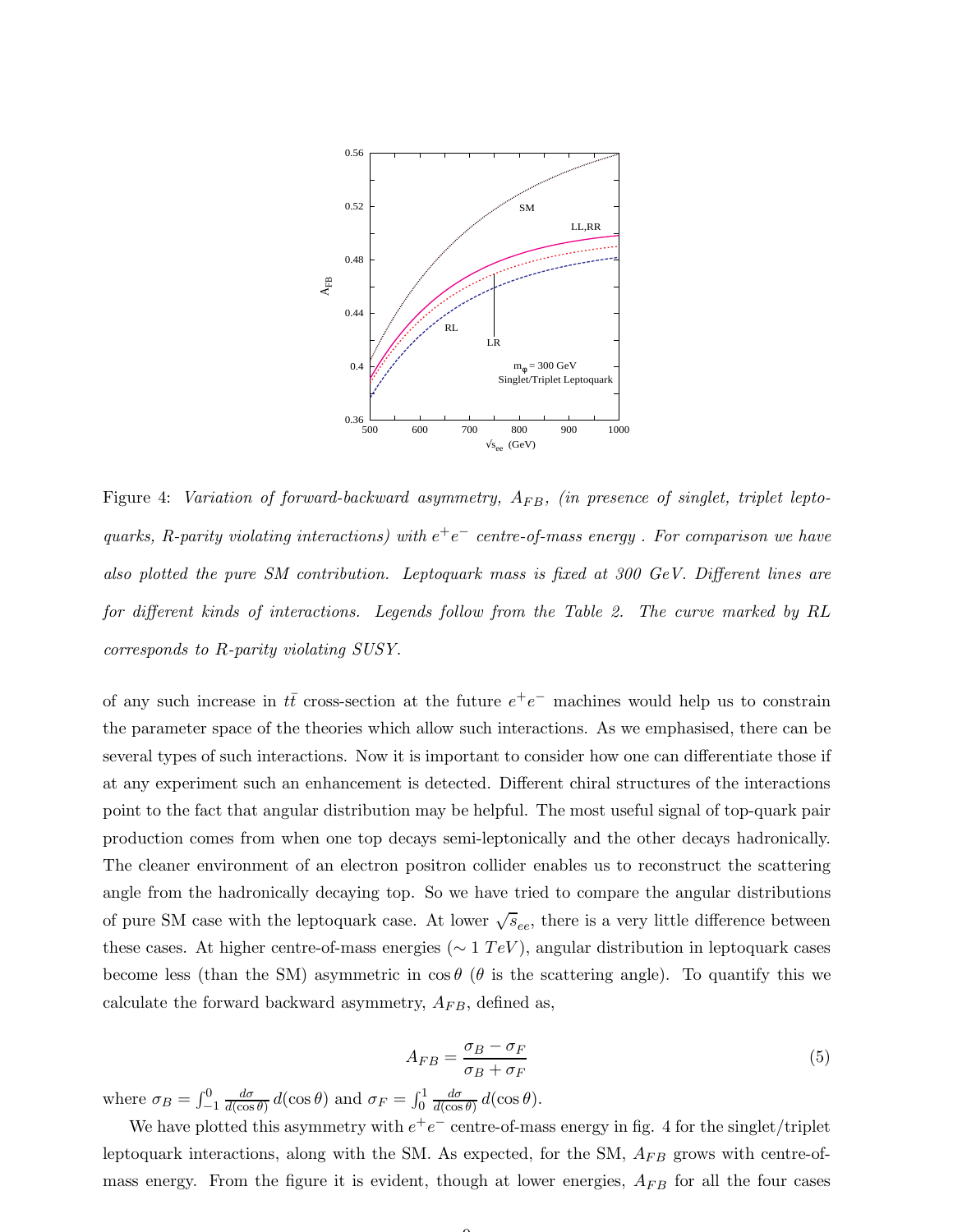remain very close to the SM value, at higher energies angular distributions for leptoquark mediated cases become less asymmetric. This in turn reduces  $A_{FB}$  in all these cases from the SM value. Forward-backward asymmetries for LL and RR cases come out to be equal. At higher energies also, values of  $A_{FB}$ , for different kinds of leptoquark interactions remain very close to each other. So one needs a large number of clean background free events (which looks possible in the next generation  $e^+e^-$  machines) to differentiate these scenarios. Once again we will try to compare our results with that obtained in ref. [14] in a qualitative manner. According to this work, an 1 TeV electron positron collider will explore a larger area in leptoquark parameter space than a 500 GeV machine. When one looks at the total cross-sections (see fig. 2a and fig. 2b), one can see that at higher centre-of-mass energies, differences between the SM cross-section and that of different leptoquark (+ SM) mediated processes are less than the differences at lower energies. But when we look at the forward backward asymmetries at different energies, it is evident at higher energies the differences between the SM case and leptoquarks are higher than those evaluated at smaller centre-of-mass energies. So comparison of the forward backward asymmetry (which is also the reflection of the angular distribution of the processes) will be more efficient at higher energies to discriminate the leptoquark models from the SM which is in consonance with the results in ref. [14].

For the doublet leptoquarks, there are no qualitative differences in  $A_{FB}$  from the singlet case. Numerically, for different types of doublet leptoquark interactions  $(LL, RL, LR, etc.)$   $A_{FB}$  differ very little from the corresponding singlet/triplet cases. We do not present them here.

Finally we want to make some comments about the top-quark decay mediated via these new interactions. As we assume this particular coupling (involving  $e, t$  and a scalar leptoquark, *i.e.*  $\lambda'_{132}, \lambda_{13}^{(i)}$  or  $\tilde{\lambda}_{13}^{(i)}$  to be non-zero, top-quark decay width to  $b e \nu_e$  could also be modified. We have not written the relevant interactions involving a b-quark, a neutrino and a leptoquark. Looking at the interactions in ref. [18], one can easily check that this particular decay cannot be mediated via the  $SU(2)$  doublet leptoquarks. Operators (apart from SM contribution mediated by W-boson) contributing to this process can be written as;

$$
Singlet/Triplet : |\lambda_{13}^{(i)}|^2 \left( \bar{e}^c P_L t \right) \left( \bar{\nu}_e P_R b^c \right) \widehat{\phi_i \phi_i^*}
$$
  
 
$$
Singlet : \lambda_{13}^{(1)} \tilde{\lambda}_{13}^{(1)} \left( \bar{e}^c P_R t \right) \left( \bar{\nu}_e P_R b^c \right) \widehat{\phi_1 \phi_1^*}
$$
 (6)

R-parity violating SUSY corresponds to the first one of eqn. 6. There can be other decay modes, but as long as we confine to the specific coupling (which we have used so far) this is the only one. We have calculated the decay widths corresponding to the cases in eqn. 6. With the values of couplings and leptoquark masses we have used before, the width comes out to be very nearly equal to the SM value. This looks surprising because with the same values of the parameters we get pretty good enhancement in  $t\bar{t}$  production. The smallness of new-physics contribution can be attributed to the fact that, dominant contribution to the amplitudes, corresponds to eqns. 6,

 $\overline{10}$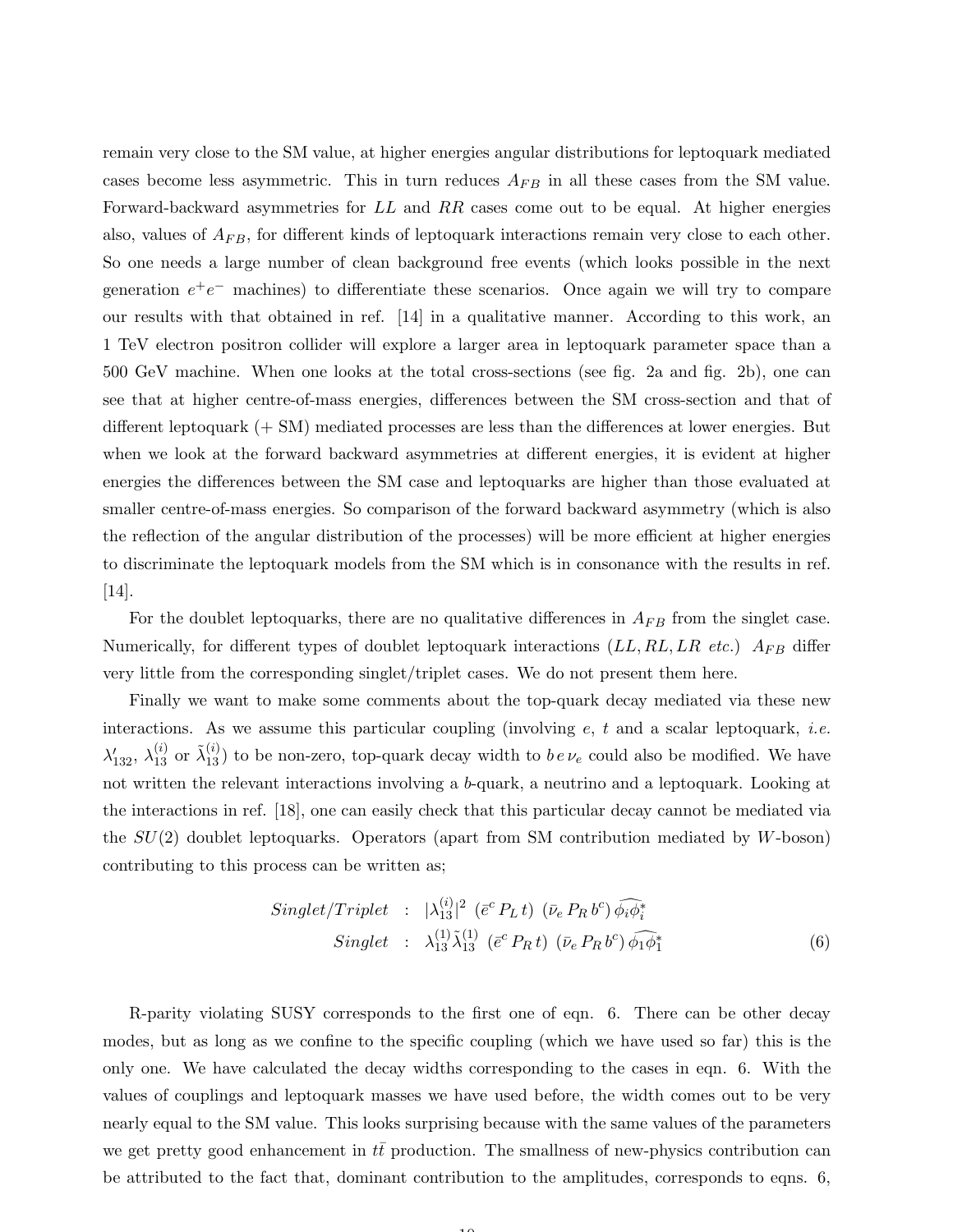

Figure 5: Variation of  $e^+$  (coming from t-quark decay) forward-backward asymmetry,  $A_{FB}^l$ , (in presence of singlet, triplet leptoquarks, R-parity violating interactions) with  $e^+e^-$  centre-of-mass energy . For comparison we have also plotted the pure SM contribution. Leptoquark mass is fixed at 300 GeV. Different lines are for different kinds of interactions. Legends follow from the Table 2. For top decay we have used the first of eqn. 6. The curve marked by RL corresponds to R-parity violating SUSY.

are proportional to  $m_t m_b$  when in the case of the top-pair production these are proportional to  $m_t^2$ . So the top semi-leptonic branching ratio (to electron) is barely changed in the presence of these new interactions, unless the couplings are big enough.

Operators responsible for top-quark decay (eqn. 6) have a distinctly different structure form the SM case. Though the total width shows a little enhancement over the SM value, it would be interesting to see how the angular distribution of the decay products differ from the later. As we pointed out, the cleanest signal for top pair production comes from when one top decays semileptonically and the other decays hadronically. We have calculated the angular distribution of the  $e^+$  coming from the *top* decay keeping the full spin correlation between the top production and decay, in presence of leptoquark interactions as well as the SM. From the angular distribution one can easily calculate forward backward asymmetry of the  $e^+$   $(A_{FB}^l)$ . For the purpose of illustration, we have presented the result of our analysis for singlet/triplet leptoquarks in fig 5. We have chosen the first one of eqn. 6 to calculate the top-quark decay matrix element. Fig 5 clearly shows the difference in  $A_{FB}^l$  between the SM and leptoquarks interaction over the energy range we have considered. Despite of the fact that these new interactions (with the coupling strength we have considered) could not change the top semileptonic branching ratio to a significant extent, angular asymmetries still play a crucial role in discriminating these effects from the SM. With the ballpark

11.11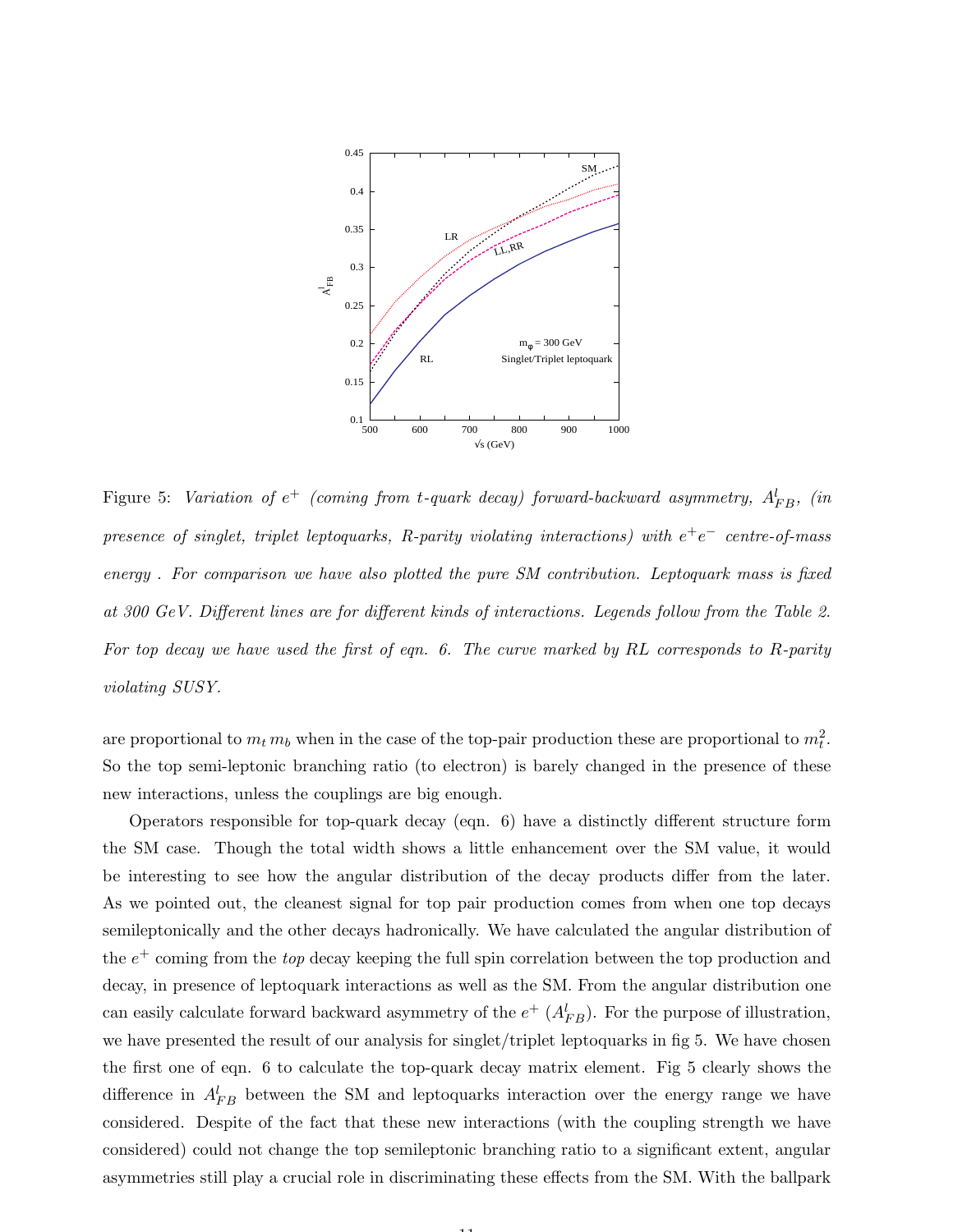values of the  $t\bar{t}$  cross-sections at these energies (see fig. 2a) and with the projected  $e^+e^-$  luminosities, one can easily detect these asymmetries. A comparison of fig. 5 with fig. 4, reveals that the  $A_{FB}$  in  $t\bar{t}$  production differs from that of  $A_{FB}^l$  over the whole range of centre-of-mass energy. This can be accounted by the chiral structure of decay matrix element which plays a crucial role in determining the angular distribution of the top decay products.

R-parity violating MSSM allows the t-quark to decay to left-handed selectron  $(\tilde{e}_L)$  and a b-quark via the same  $\lambda'_{132}$  coupling.  $\tilde{e}_L$  will in turn decay to a electron and to the lightest neutralino  $(\tilde{\chi}^0_1)$ .  $\tilde{\chi}_1^0$  is no longer stable and would decay to s-quark,  $\nu_e$  and b-quark. This has been discussed in detail in ref. [24]. This decay will lead to 3 jets (including one b-quark), an electron and missing energy originating from a neutrino. So R-parity violation can be separated out from non-SUSY leptoquarks by this kind of top-decay signals.

## 4 Conclusion

To summarise, we show that presence of lepton number violating interactions can enhance the top-quark pair production cross-section in electron positron annihilation at next generation linear collider machines. We have considered different kinds of leptoquark interactions. R-parity violating interactions, involving one lepton, and two quark superfields, belong to one of these above cases. Non-SUSY theories with leptoquarks allow both left and right handed couplings involving a scalar leptoquark, a top-quark and an electron. We have estimated the cross-sections in all the cases separately. With moderate values of these lepton number violating Yukawa couplings one gets pretty good enhancement of total cross-section over the SM value. Depending on the  $e^+e^-$  centreof-mass energy and leptoquark mass, enhancement varies from a few percent to 60%. With higher values of leptoquark mass cross-section converges to the SM value. This clearly points to the fact that these interactions are decoupling in nature at higher energies. We have also considered the effects of this coupling on the top semi leptonic decay. Top-decay width changes very little after inclusion of these new interactions. Forward-backward asymmetry in top pair production and topdecay may be used to differentiate these lepton number violating interactions from the SM and among themselves at higher centre-of-mass energies. But this will need a large sample of  $t\bar{t}$  events which looks feasible at the next generation  $e^+e^-$  linear colliders.

#### Acknowledgement

The author thanks A. Raychaudhuri for carefully reading the manuscript and P. Konar for computational help. Thanks are also due for D. Choudhury for pointing me out some earlier important works in this direction and for many useful suggestions regarding this work.

 $\overline{1}$ 

# References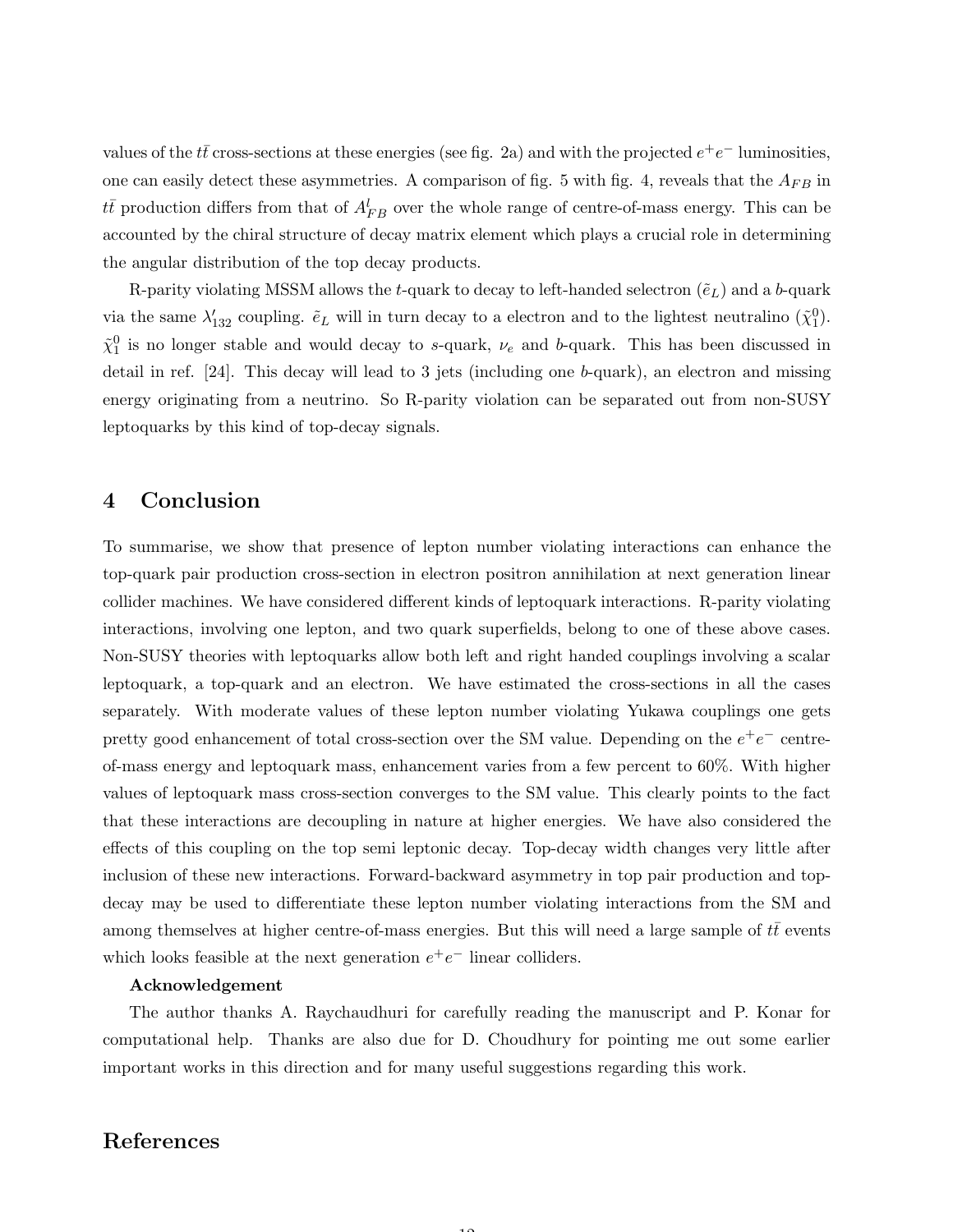- [1] C.S. Aulakh, R.N. Mohapatra, Phys. Lett. B119 136 (1982); L.J. Hall, M. Suzuki, Nucl. Phys. B231 419 (1984); G. Ross, J.W. F. Valle Phys. Lett. B151 375 (1985); S. Dawson Nucl. Phys. B261 297 (1985); H. Dreiner in Perspective in Supersymmetry ed., G. Kane, World Scientific, hep–ph/9707435.
- [2] See, for example, W. Buchmüller, D. Wyler, Phys. Lett. **B177** 377 (1986); W. Buchmüller, R. Rückl, D. Wyler, Phys. Lett. **B191** 442 (1987); Erratum: *ibid.***B448** (1999) 320; S. Davidson, D. Bailey, B. Campbell Z. Phys. C61 613 (1994).
- [3] H. Murayama, M. Peskin, Ann. Rev. Nucl. Part. Sci. 46 533 (1996); E. Accomando et al., Phys. Rep. 299 1 (1998).
- [4] D. K. Ghosh, S. Raychaudhuri, K. Sridhar, Phys. Lett. B396 177 (1997); E. L. Berger, B.W. Harris, Z. Sullivan, Phys. Rev.D63 115001 (2001).
- [5] A. Datta et al., Phys. Rev.D56 3107 (1997); U. Mahanta, A. Ghosal, Phys. Rev.D57 1735 (1998); R. J. Oakes et al., Phys. Rev.D61 534 (1998); P. Chiappetta et al., Phys. Rev.D61 115008 (2000); M. Chemtob, G. Moreau, Phys. Rev.D61 116004 (2000).
- [6] K. Agashe, M. Graesser, Phys. Rev.D54 4445 (1996); J. M. Yang, B. -L. Young, X. Zhang, Phys. Rev.D58 055001 (1998); F. de Campos et al., hep–ph/9903245; S. bar-Shalom, G. Eilam, A. Soni, Phys. Rev.D60 035007 (1999); T. Han, M. Magro, Phys. Lett. B476 79 (2000); G. Eilam et al.; Phys. Lett. B510 227 (2001); K. J. Abraham, Phys. Rev.D63 034011 (2001).
- [7] M. Carena, C. Wagner, Phys. Lett. B186 361 (1987).
- [8] H. Dreiner, R.J.N. Phillips, Nucl. Phys. B367 591 (1999); L. Navarro, W. Porod, J. W. F. Valle, Phys. Lett. B459 615 (1999).
- [9] M. Doncheski, S. Godfrey, Phys. Rev.D49 6220 (1994); M. Doncheski, S. Godfrey, Phys. Rev.D51 1040 (1995); F. Cuypers, Int. J. Mod. Phys. A11 1627 (1996); F. Cuypers, hep– ph/9602355; F. Cuypers, P. Frampton, Phys. Lett. B390 221 (1997); R. Ruckl, R.Settles, H. Spiesberger,hep–ph/9709315; T. Rizzo, Int. J. Mod. Phys. A13 2351 (1998).
- [10] H.V. Klapdor-Kleingrothaus, hep–ex/9901021.
- [11] I. Bigi, G. Kopp, P. M. Zerwas, Phys. Lett. **B166** 238 (1986); G. Couture, H. K önig, Phys. Rev.D53 555 (1996); E. Gabrielli, Phys. Rev.D63 055009 (1996); D. Chakraverty, D. Choudhury, A. Datta, Phys. Lett. B508 103 (2001); K. Cheung, Phys. Rev.D64 033001 (2001).
- [12] J. Kalinowski et al., Z. Phys. C74 595 (1996); S. Lola, K. Sridhar, J. Ellis, Phys. Lett. B408 252 (1997). The second ref. in fact deals with R-parity violation.

10